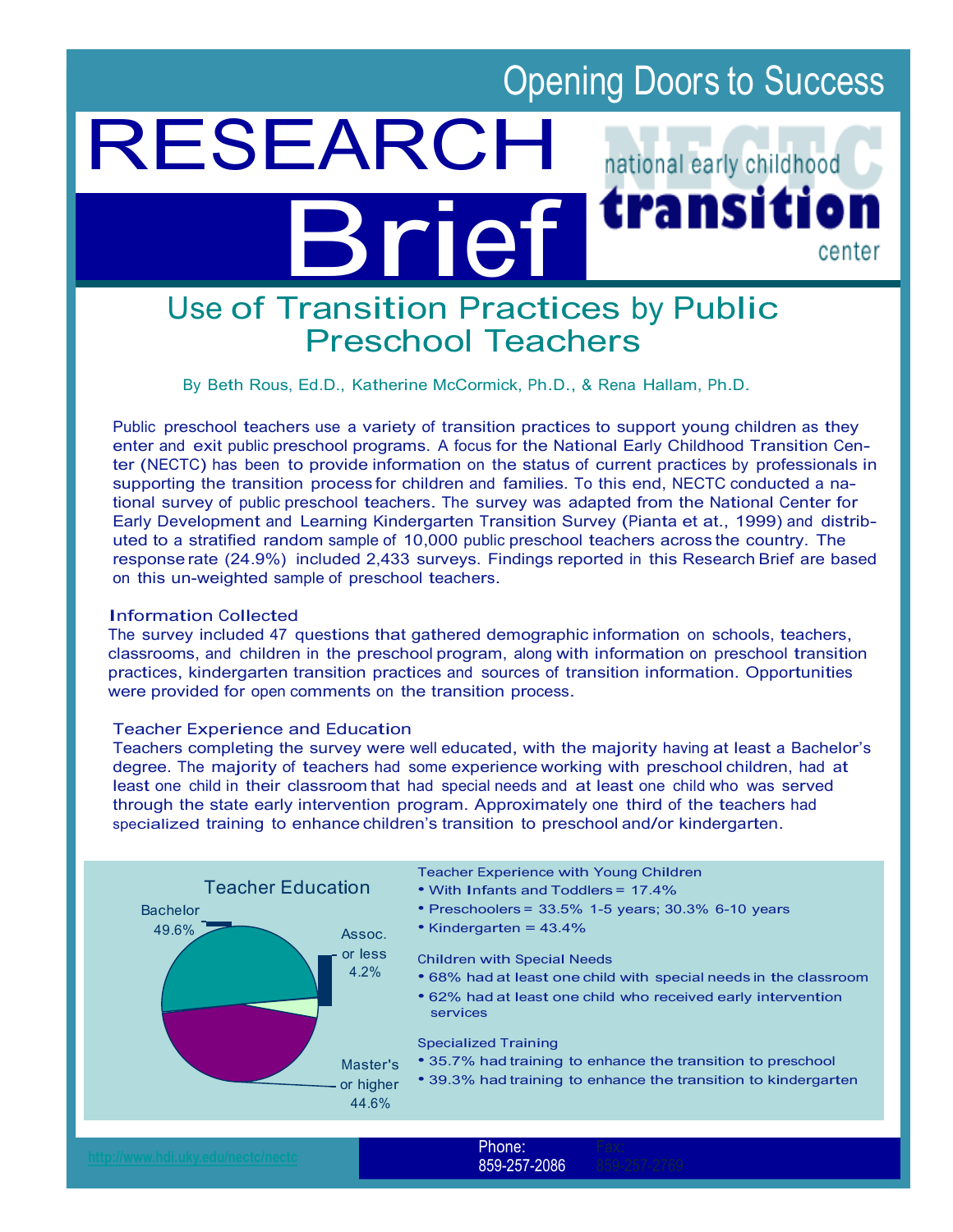# Opening Doors to Success



#### The Location of Preschool Classrooms

The classrooms represented urban, suburban and rural settings, with the large majority of the preschool classrooms located in elementary school buildings. When children transitioned out of the preschool program, they generally participated in full day Kindergarten classrooms.



Teacher and Child Ethnicity and Poverty Status Teachers participating in the survey were primarily white/ non-Hispanic, similar to national data (Schools and Staffing Survey, 2001). Child ethnicity as reported by teachers included a majority representing diverse races (44% white/ non-Hispanic; 56% non-white). At least half of the children in the classrooms were reported to qualify for free or reduced lunch.



## Teacher Use of Preschool Transition Practices

The survey included a list of 25 preschool transition practices for which teachers were asked to identify their current use. Of the 25 practices, teachers reported using an average of 12.81 practices (51.24%). In comparison with teachers reported use of kindergarten transition practices in the NCEDL study, preschool teachers used more practices than kindergarten teachers. Preschool teachers also reported using more practices after the transition than before the transition. Consistent with the NCEDL Kindergarten Transition study, practice use varied by metropolitan status, with teachers in rural settings reporting a higher use of practices than those in urban settings. Practice use also varied by training, with teachers who had received specialized training reporting a higher use of preschool transition practices than those who did not participate in training.

> Most Common Preschool Transition Practices (Reported by at least 70% of respondents)

A talk with the child's parents after school starts (95%) A letter to the child's parent after school starts (85%) Open house after school starts (77%) Open house before school starts (74%) Written records about the child's past experience or status are made available (74%) A letter to the child's parent before schools starts (73%) Contacts facilitated between parents of children in the class (73%) A meeting with the child and family after school starts (73%) Flyer or informational brochure sent before school starts (72%) Written records of the child's part experiences and status were reviewed (72%)